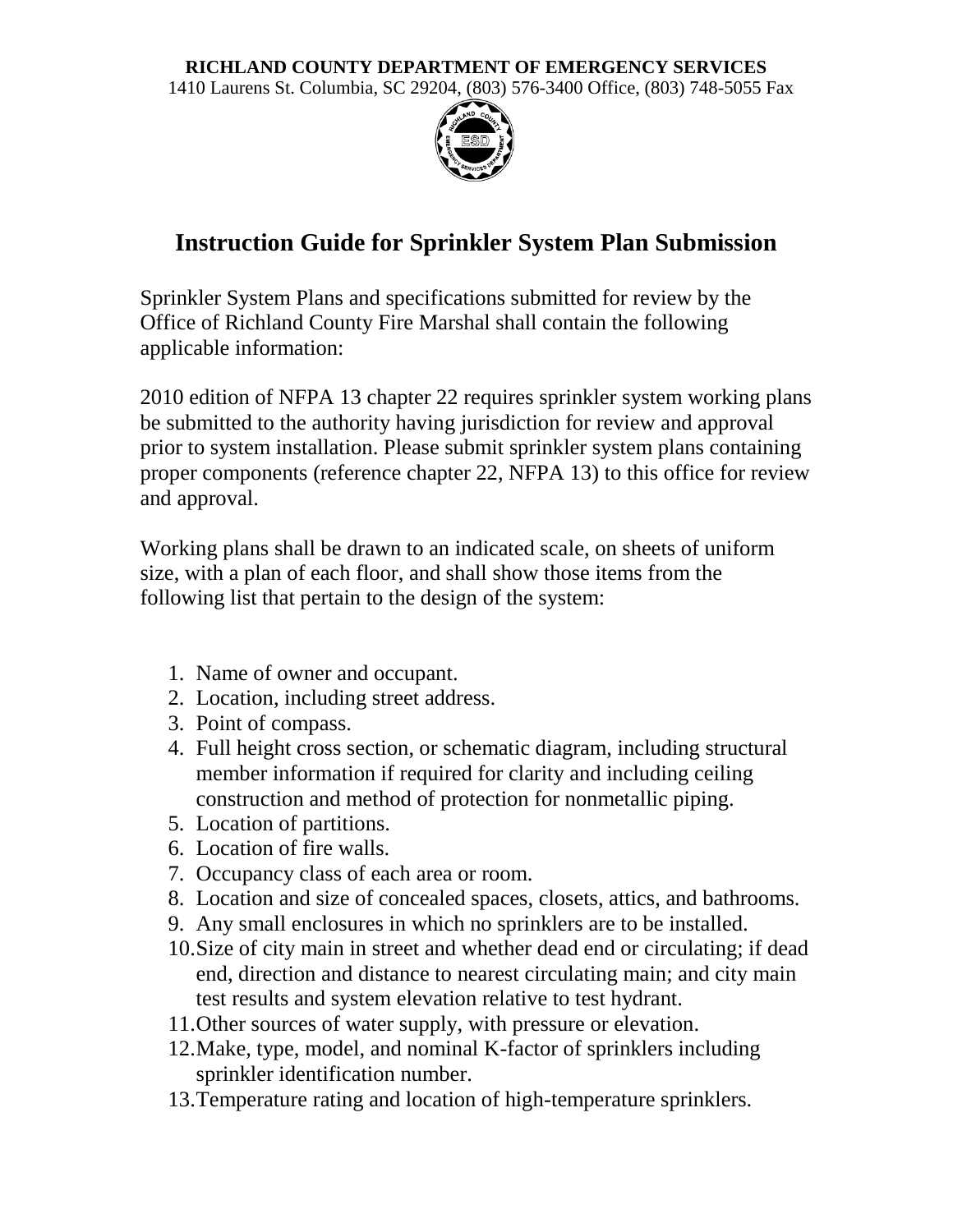## **RICHLAND COUNTY DEPARTMENT OF EMERGENCY SERVICES**

1410 Laurens St. Columbia, SC 29204, (803) 576-3400 Office, (803) 748-5055 Fax



- 14.Total area protected by each system on each floor.
- 15.Number of sprinklers on each riser per floor.
- 16.Total number of sprinklers on each dry pipe system, preaction system, combined dry pipe–preaction system, or deluge system.
- 17.Approximate capacity in gallons of each dry pipe system.
- 18.Pipe type and schedule of wall thickness.
- 19.Nominal pipe size and cutting lengths of pipe (or center-to-center dimensions). Where typical branch lines prevail, it shall be necessary to size only one typical line.
- 20.Location and size of riser nipples.
- 21.Type of fittings and joints and location of all welds and bends. The contractor shall specify on drawing any sections to be shop welded and the type of fittings or formations to be used.
- 22.Type and locations of hangers, sleeves, braces, and methods of securing sprinklers when applicable.
- 23.All control valves, check valves, drain pipes, and test connections.
- 24.Make, type, model, and size of alarm or dry pipe valve.
- 25.Make, type, model, and size of preaction or deluge valve.
- 26.Kind and location of alarm bells.
- 27.Size and location of standpipe risers, hose outlets, hand hose, monitor nozzles, and related equipment.
- 28.Private fire service main sizes, lengths, locations, weights, materials, point of connection to city main; the sizes, types and locations of valves, valve indicators, regulators, meters, and valve pits; and the depth that the top of the pipe is laid below grade.
- 29.Piping provisions for flushing.
- 30.Where the equipment is to be installed as an addition to an existing system, enough of the existing system indicated on the plans to make all conditions clear.
- 31.For hydraulically designed systems, the information on the hydraulic data nameplate.
- 32.A graphic representation of the scale used on all plans.
- 33.Name and address of contractor.
- 34.Hydraulic reference points shown on the plan that correspond with comparable reference points on the hydraulic calculation sheets.